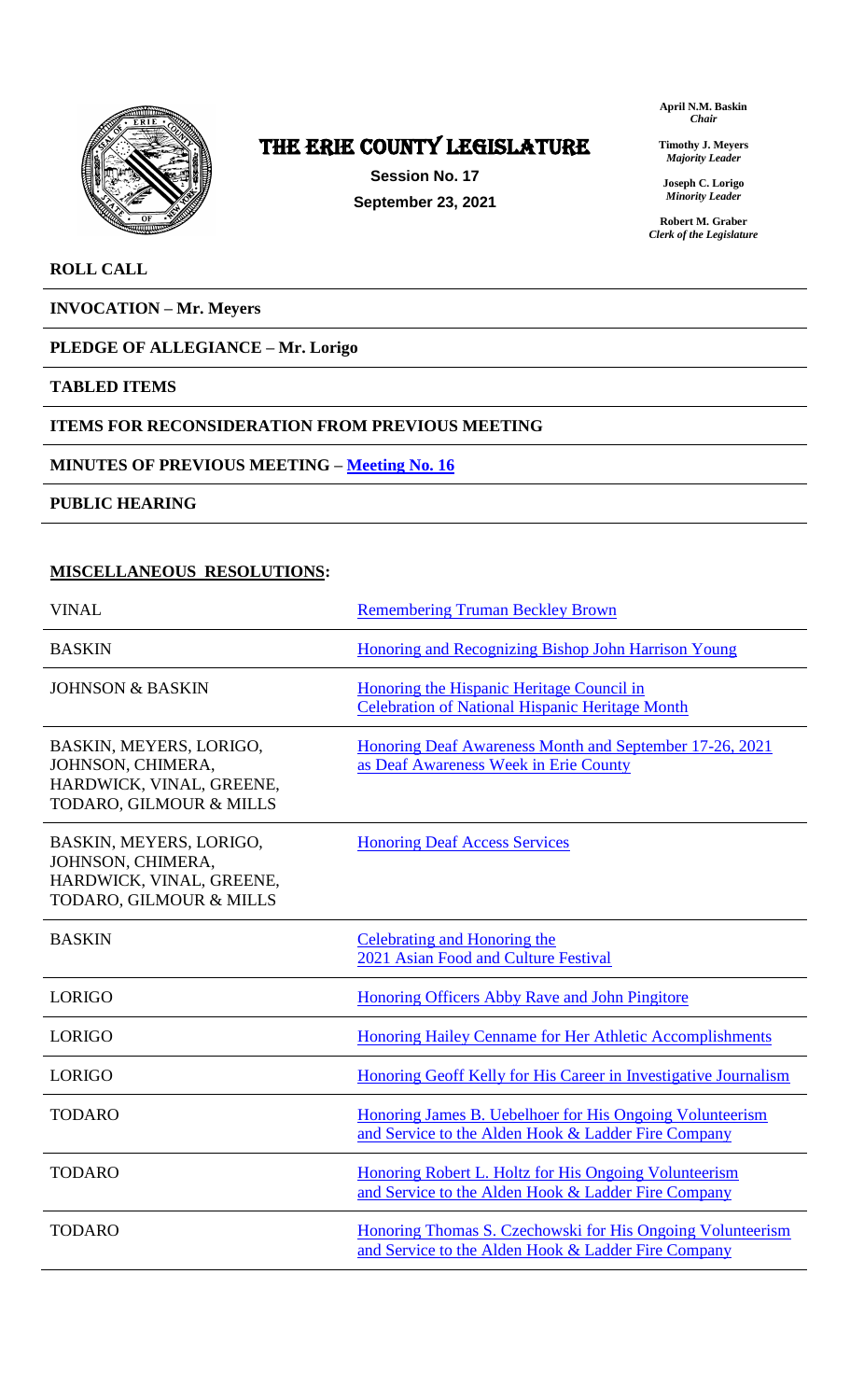| <b>TODARO</b>              | Honoring Roger Mueller for His Ongoing Volunteerism<br>and Service to the Alden Hook & Ladder Fire Company                                    |
|----------------------------|-----------------------------------------------------------------------------------------------------------------------------------------------|
| <b>TODARO</b>              | Honoring Leo E. Wagner for His Ongoing Volunteerism<br>and Service to the Alden Hook & Ladder Fire Company                                    |
| <b>TODARO</b>              | Honoring Ralph S. Airey for His Ongoing Volunteerism<br>and Service to the Alden Hook & Ladder Fire Company                                   |
| <b>TODARO</b>              | <b>Honoring AfterCare Nursing Services</b><br>on Their Newest Location in Lancaster                                                           |
| <b>TODARO</b>              | <b>Honoring Rotary Club of Lancaster-Depew</b><br>Upon the Occasion of Its 100 Years of Service                                               |
| <b>TODARO &amp; MEYERS</b> | Honoring Cheektowaga Officers William Cookfair,<br><b>Brendan Tomasulo, Joshua Donovan and Jeffre Scaglione</b>                               |
| <b>TODARO</b>              | <b>Recognizing Denise Gonez-Santos Upon the Occasion</b><br>of Their 30th Year of Employment at Erie 1 BOCES                                  |
| <b>LORIGO</b>              | <b>Welcoming Bases Loaded Sports Collectibles to West Seneca</b>                                                                              |
| <b>GREENE</b>              | Recognizing the Brave and Heroic Service<br>of Officer Jonathan Howaniec                                                                      |
| <b>GREENE</b>              | <b>Recognizing the Brave and Heroic Service</b><br>of Officer Breanna Capitovic                                                               |
| <b>GREENE</b>              | Recognizing the Brave and Heroic Service<br>of Officer Heather Caputi                                                                         |
| <b>GREENE</b>              | <b>Honoring Amherst Police Department Citizen</b><br><b>Commendation Award Recipient Timothy McMurray</b>                                     |
| <b>MILLS</b>               | Honoring and Recognizing Mary Beth Webster Upon the<br>Occasion of Her Retirement from St. Aloysius Regional School                           |
| <b>MILLS</b>               | <b>Honoring and Recognizing Kimberly Moritz</b><br><b>Upon the Occasion of Her Retirement</b>                                                 |
| <b>MILLS</b>               | <b>Honoring and Recognizing Annalise Casciano</b><br>on the Grand Opening of The Room Theatre Company                                         |
| <b>MILLS</b>               | Honoring and Recognizing Joe M. Hartman, Jr. as a Successful<br>Young Entrepreneur at the 2021 Eden Farmer's Market                           |
| <b>MILLS</b>               | Honoring and Recognizing Doggo Mafia on Its Grand Opening                                                                                     |
| <b>TODARO</b>              | Honoring Judy Bowman for Her Commitment and<br>Dedication to Helping Senior Citizens with Their<br><b>Fitness Goals and Mental Well-Being</b> |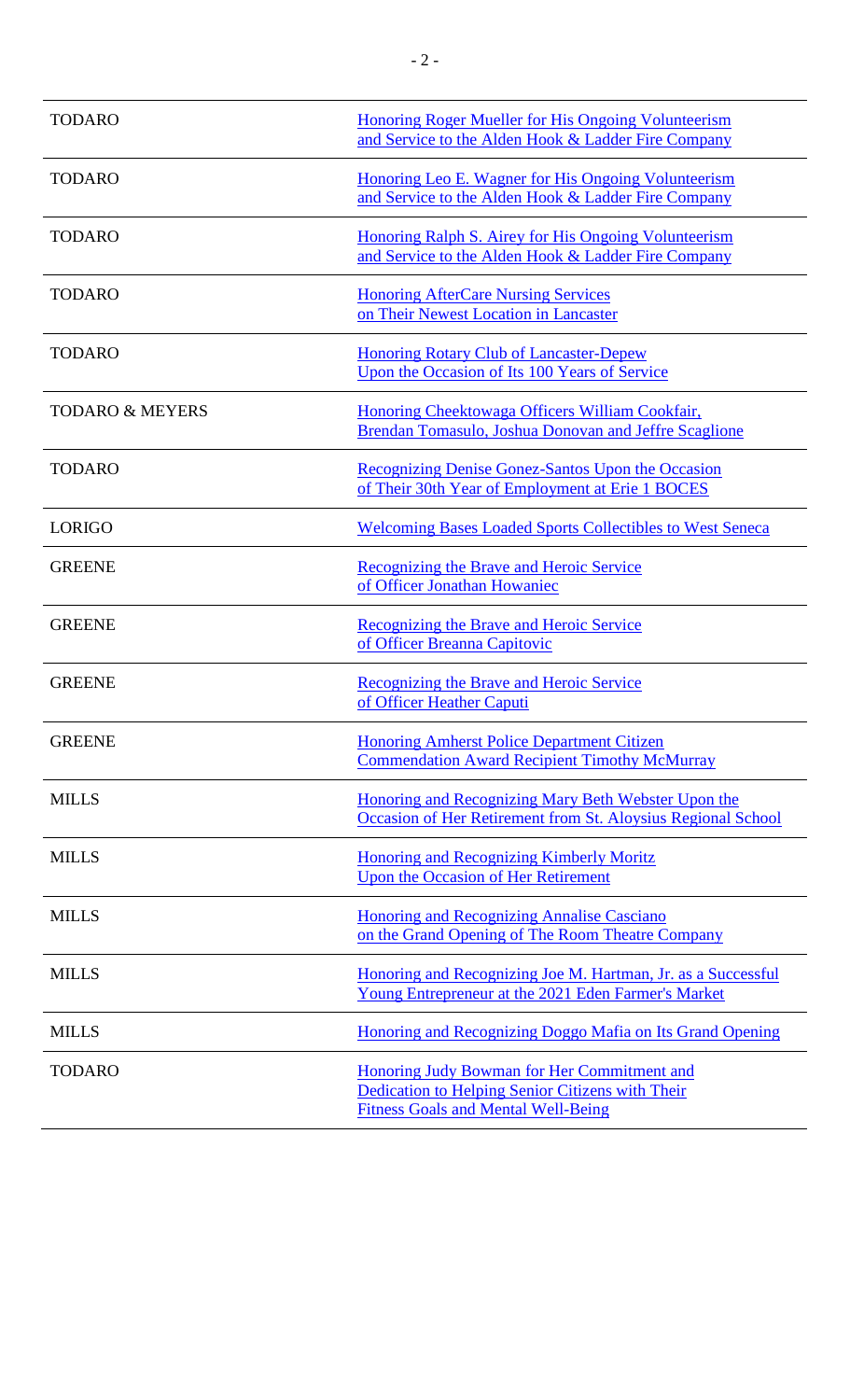## **LOCAL LAWS: REFERENCE:**

| LL INTRO. 1-1<br>1/31/2020        | MEYERS, VINAL,<br>BASKIN, JOHNSON,<br><b>CHIMERA &amp; HARDWICK</b> | A LL titled, "The Jail Management<br>Transparency and Accountability Act"                                                      | <b>Public Safety</b>                                                          |
|-----------------------------------|---------------------------------------------------------------------|--------------------------------------------------------------------------------------------------------------------------------|-------------------------------------------------------------------------------|
| <b>LL INTRO. 3-1</b><br>7/17/2020 | <b>VINAL</b>                                                        | A LL titled, "The Business"<br><b>Procurement Enhancement</b><br>and Promotion Act of 2020"                                    | <b>Small Business</b>                                                         |
| <b>LL INTRO. 5-1</b><br>7/17/2020 | LORIGO, RATH,<br><b>TODARO &amp; MILLS</b>                          | A LL Requiring Timely Reports on<br><b>County Mandated Business Closures</b><br>Made Pursuant to Local or State<br>Regulations | Government<br><b>Affairs</b>                                                  |
| <b>LL INTRO. 8-1</b><br>12/1/20   | LORIGO, RATH,<br><b>TODARO &amp; MILLS</b>                          | A LL titled, "Third Party Food<br>Delivery Services Law"                                                                       | Government<br><b>Affairs</b>                                                  |
| <b>LL INTRO. 2-1</b><br>7/20/21   | <b>BASKIN, JOHNSON,</b><br><b>VINAL &amp; MEYERS</b>                | A LL titled, "The Erie County"<br>Minority and Women Business<br><b>Enterprise Equality and Modernization</b><br>Act of 2021"  | Economic<br>Development/<br>Minority &<br><b>Women Business</b><br>Enterprise |
| <b>LL INTRO. 3-1</b><br>7/20/21   | BASKIN, MEYERS,<br><b>VINAL &amp; JOHNSON</b>                       | A LL titled, "The Erie County Health<br>Equity Act of 2021"                                                                    | Health & Human<br><b>Services</b>                                             |

## **COMMITTEE REPORTS:**

| <b>REPORT No. 13</b> | ENERGY & ENVIRONMENT COMMITTEE        |
|----------------------|---------------------------------------|
| <b>REPORT No. 10</b> | FINANCE & MANAGEMENT COMMITTEE        |
| <b>REPORT No. 9</b>  | HEALTH & HUMAN SERVICES COMMITTEE     |
| <b>REPORT No. 9</b>  | PUBLIC SAFETY COMMITTEE               |
| <b>REPORT No. 14</b> | ECONOMIC DEVELOPMENT COMMITTEE        |
| <b>REPORT No. 6</b>  | <b>COMMUNITY ENRICHMENT COMMITTEE</b> |
| <b>REPORT No. 4</b>  | <b>GOVERNMENT AFFAIRS COMMITTEE</b>   |

## **LEGISLATOR RESOLUTIONS: REFERENCE:**

| <b>INTRO.</b> 17-1<br>LORIGO, GREENE,<br><b>TODARO &amp; MILLS</b> | Calling on the County Executive to<br>Publicly Release Any & All<br>Information Presented to the County<br>by Pegula Sports & Entertainment in<br>Relation to Future Stadium & Arena<br>Projects in WNY |
|--------------------------------------------------------------------|---------------------------------------------------------------------------------------------------------------------------------------------------------------------------------------------------------|
|--------------------------------------------------------------------|---------------------------------------------------------------------------------------------------------------------------------------------------------------------------------------------------------|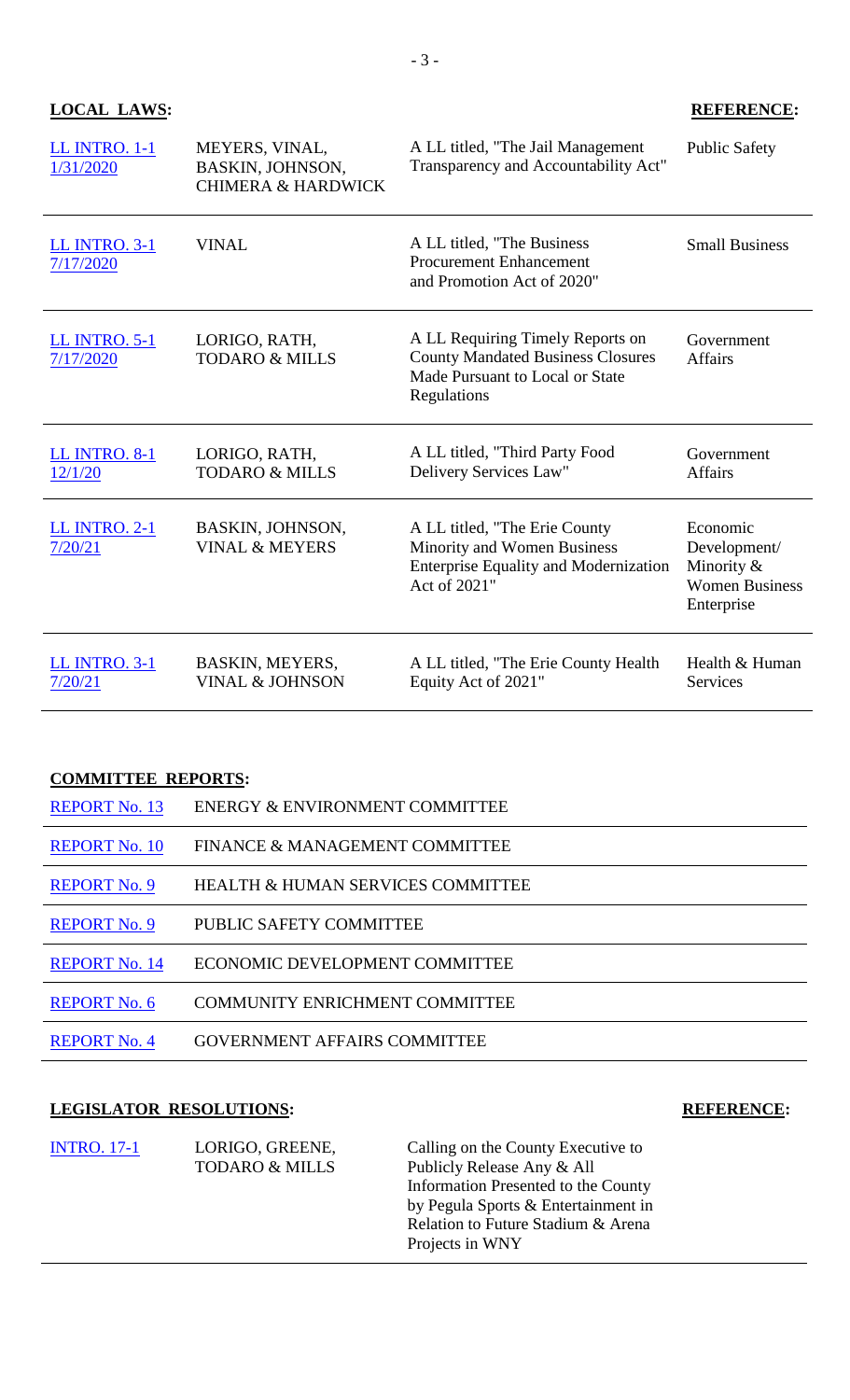| <b>INTRO.</b> 17-2 | <b>BASKIN</b>                                | Extending the Deadline for the EC<br>Advisory Committee on<br>Reapportionment to Issue Its<br>Recommendations to the Legislature                                |
|--------------------|----------------------------------------------|-----------------------------------------------------------------------------------------------------------------------------------------------------------------|
| <b>INTRO.</b> 17-3 | LORIGO, TODARO,<br><b>GREENE &amp; MILLS</b> | Urging the Buffalo Bills to Provide an<br>Opt-In Exemption of a Recent<br>Negative COVID-19 Test to Allow<br>Attendance at Highmark Stadium &<br>KeyBank Center |

# **COMMUNICATIONS DISCHARGED FROM COMMITTEE: REFERENCE:**

**SUSPENSION OF THE RULES: REFERENCE:**

| <b>COMMUNICATIONS FROM ELECTED OFFICIALS:</b> |                         |                                                                                                         | <b>REFERENCE:</b>         |
|-----------------------------------------------|-------------------------|---------------------------------------------------------------------------------------------------------|---------------------------|
| <b>COMM.</b> 17E-1                            | <b>BASKIN</b>           | Appointment to the ECCSAB                                                                               | <b>Public Safety</b>      |
| <b>COMM.</b> 17E-2                            | <b>LORIGO</b>           | <b>Replacement of Minority Leader</b><br>Appointment to the EC Advisory<br>Committee on Reapportionment | <b>RFP</b>                |
| <b>COMM.</b> 17E-3                            | <b>COUNTY EXECUTIVE</b> | Escalator Renovation Bids - Buffalo &<br><b>EC</b> Main Library                                         | Economic<br>Development   |
| <b>COMM.</b> 17E-4                            | <b>COUNTY EXECUTIVE</b> | <b>Granting National Grid a Permanent</b><br>Easement, Town of Tonawanda                                | Economic<br>Development   |
| <b>COMM. 17E-5</b>                            | <b>COUNTY EXECUTIVE</b> | Engineering Services for Design &<br><b>Construction Phases - Chestnut Ridge</b><br>Park, Orchard Park  | Energy $&$<br>Environment |
| <b>COMM. 17E-6</b>                            | <b>COUNTY EXECUTIVE</b> | NYSDOT Multi-Modal Capital Project<br>Agreements, Various Towns                                         | Economic<br>Development   |
| <b>COMM.</b> 17E-7                            | <b>COUNTY EXECUTIVE</b> | <b>EC Youth Detention Facility HVAC</b><br>Upgrades                                                     | Economic<br>Development   |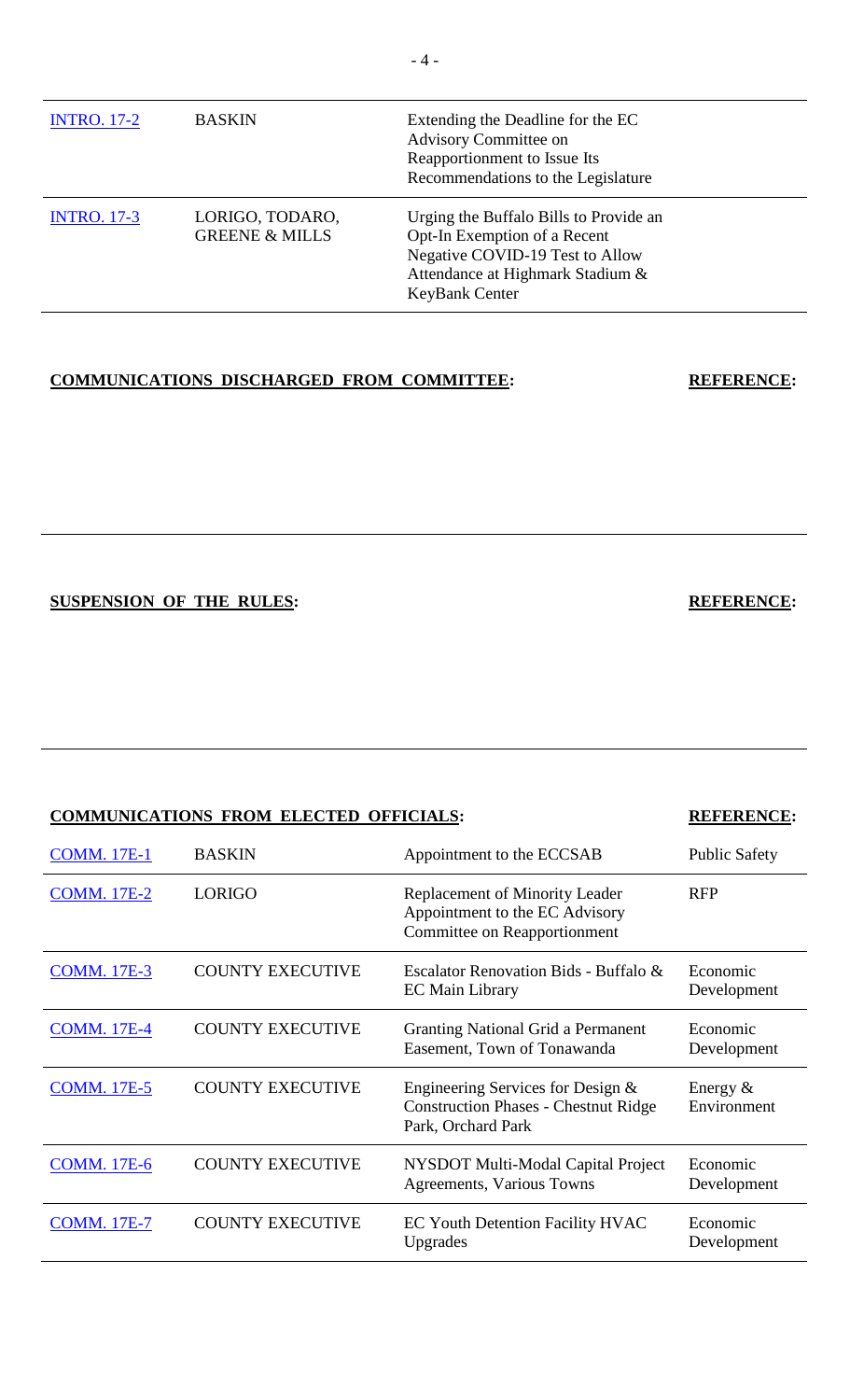| <b>COMM. 17E-8</b>  | <b>COUNTY EXECUTIVE</b>                         | <b>GIS</b> Coordination Project Extension -<br><b>WNY Stormwater Coalition</b>         | Energy $&$<br>Environment           |
|---------------------|-------------------------------------------------|----------------------------------------------------------------------------------------|-------------------------------------|
| <b>COMM.</b> 17E-9  | <b>COUNTY EXECUTIVE</b>                         | ECSD Nos. 1, 3, 6 $& 8$ - Engineering<br><b>Term Contract Agreement</b>                | Energy $&$<br>Environment           |
| <b>COMM.</b> 17E-10 | <b>COUNTY EXECUTIVE</b>                         | <b>Authorization to Accept Benefit</b><br>Enrollment Center 2021-2023 Grant<br>Funding | Health $&$<br><b>Human Services</b> |
| <b>COMM.</b> 17E-11 | <b>COMPTROLLER</b>                              | Sales Tax Receipt for 07/2021                                                          | Finance $\&$<br>Management          |
| <b>COMM.</b> 17E-12 | <b>COUNTY EXECUTIVE &amp;</b><br><b>SHERIFF</b> | Body Camera Program Expansion &<br><b>Contract Amendment</b>                           | <b>Public Safety</b>                |
| <b>COMM.</b> 17E-13 | <b>COUNTY EXECUTIVE</b>                         | Acceptance of a Performance Incentive<br><b>Initiative Award</b>                       | Health &<br><b>Human Services</b>   |

# **COMMUNICATIONS FROM THE DEPARTMENTS: REFERENCE:**

| <b>COMM.</b> 17D-1 | <b>DEPUTY</b><br>COMMISSIONER,<br><b>ENVIRONMENT &amp;</b><br><b>PLANNING</b> | ECSD No. 3 - Southtowns Advanced<br><b>Wastewater Treatment Facility</b><br>Expansion | Energy $\&$<br>Environment |
|--------------------|-------------------------------------------------------------------------------|---------------------------------------------------------------------------------------|----------------------------|
| <b>COMM.</b> 17D-2 | DEPUTY COMPTROLLER                                                            | Law Department Spending - 07/2021                                                     | Finance $\&$<br>Management |
| <b>COMM.</b> 17D-3 | <b>COMMISSIONER OF</b><br><b>HEALTH</b>                                       | <b>Updated Nursing Home Outbreak</b><br>Information - 08/2021                         | Health & Human<br>Services |
| <b>COMM.</b> 17D-4 | <b>COMMISSIONER OF</b><br><b>HEALTH</b>                                       | EC COVID-19 Update                                                                    | Health & Human<br>Services |
| <b>COMM.</b> 17D-5 | <b>DIRECTOR OF BUDGET</b><br>& MANAGEMENT                                     | <b>CARES Act Coronavirus Relief Fund</b><br><b>Consumption Report</b>                 | Finance $\&$<br>Management |

| <b>COMMUNICATIONS FROM THE PEOPLE AND OTHER AGENCIES:</b> |                                                                          |                                                                 | <b>REFERENCE:</b>    |
|-----------------------------------------------------------|--------------------------------------------------------------------------|-----------------------------------------------------------------|----------------------|
| <b>COMM.</b> 17M-1                                        | <b>WEST FALLS</b><br><b>CONSERVATION</b><br><b>SOCIETY</b>               | Letter Concerning LL Intro. 1-1 (2021)                          | R&F                  |
| <b>COMM.</b> 17M-2                                        | <b>ASSOCIATION OF EC</b><br><b>GOVERNMENTS</b>                           | Letter Concerning INTRO. 15-6<br>(2021)                         | <b>Public Safety</b> |
| <b>COMM.</b> 17M-3                                        | <b>MEMBERS OF EC</b><br><b>EMERGENCY CHILD</b><br><b>CARE TASK FORCE</b> | Letter Concerning COMM. 16E-43<br>(2021)                        | R&F                  |
| <b>COMM.</b> 17M-4                                        | <b>NYS SENATOR</b><br><b>GALLIVAN</b>                                    | Letter to County Executive Concerning<br>LL Intro. $1-1$ (2021) | R&F                  |